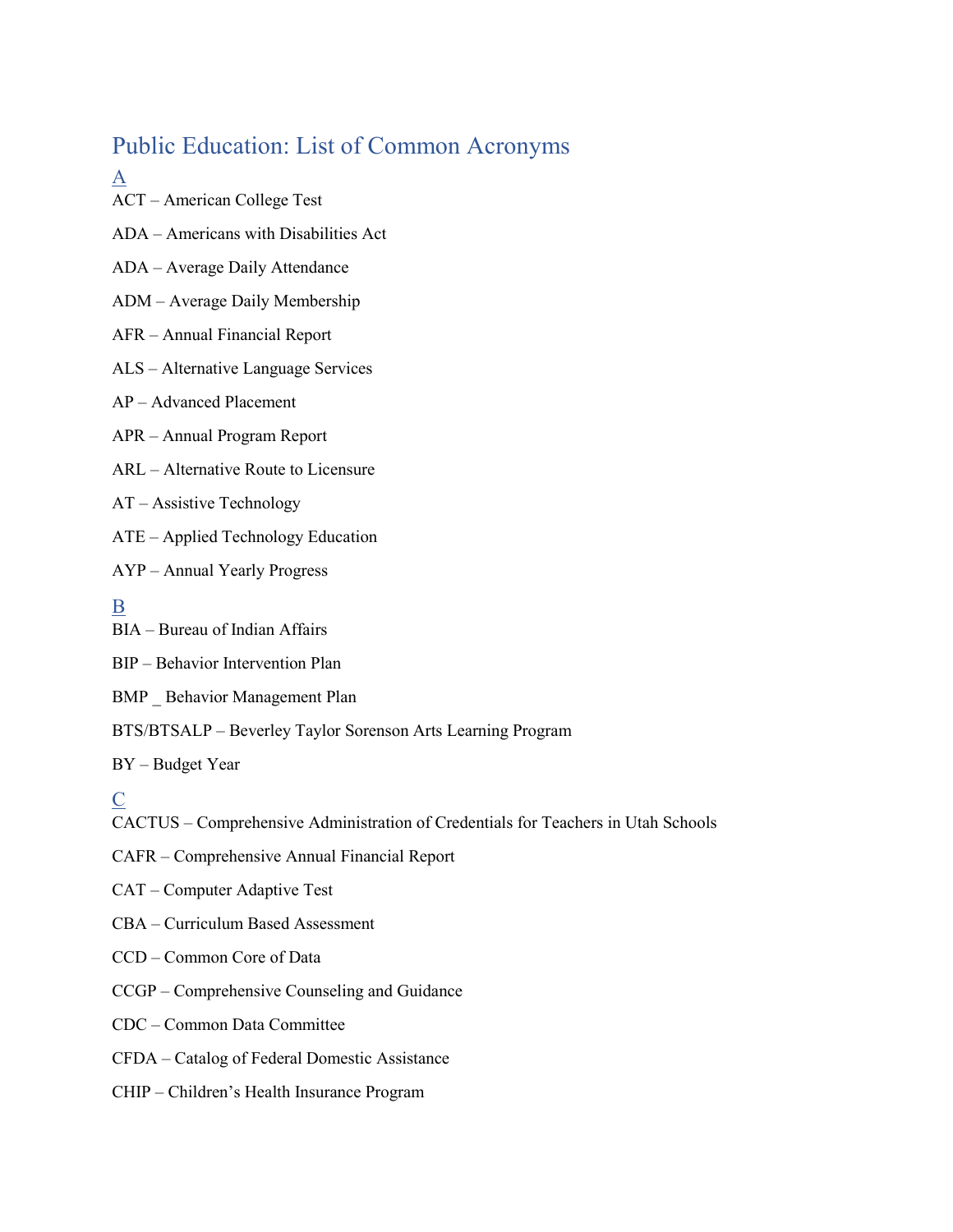CNP – Child Nutrition Program COBI – Compendium of Budget Information CRT – Criterion Referenced Test CS – Charter School CSAF – Charter School Accountability Framework CSLR – Charter School Local Replacement CSS – Carson Smith Scholarship CTE – Career and Technical Education CY – Calendar Year D DCFS – Division of Child and Family Services DIBLES – Dynamic Indicators of Basic Early Learning Skills DOE – Department of Education DWA – Direct Writing Assessment E EDGAR – Education Department General Administration Regulations EF – Education Fund EFR – Education Fund Restricted EHS – Electronic High School EL/ELL – English Language Learner ELA – English Language Arts ELP – English Language Proficiency ESA – Educator Salary Adjustments ESEA – Elementary and Secondary Education Act ESL – English as a Second Language ESOL – English for Speakers of Other Languages ESY – Extended School Year EYP – Extended‐Year Program F FAPE – Free and Appropriate Public Education FE – Fall Enrollment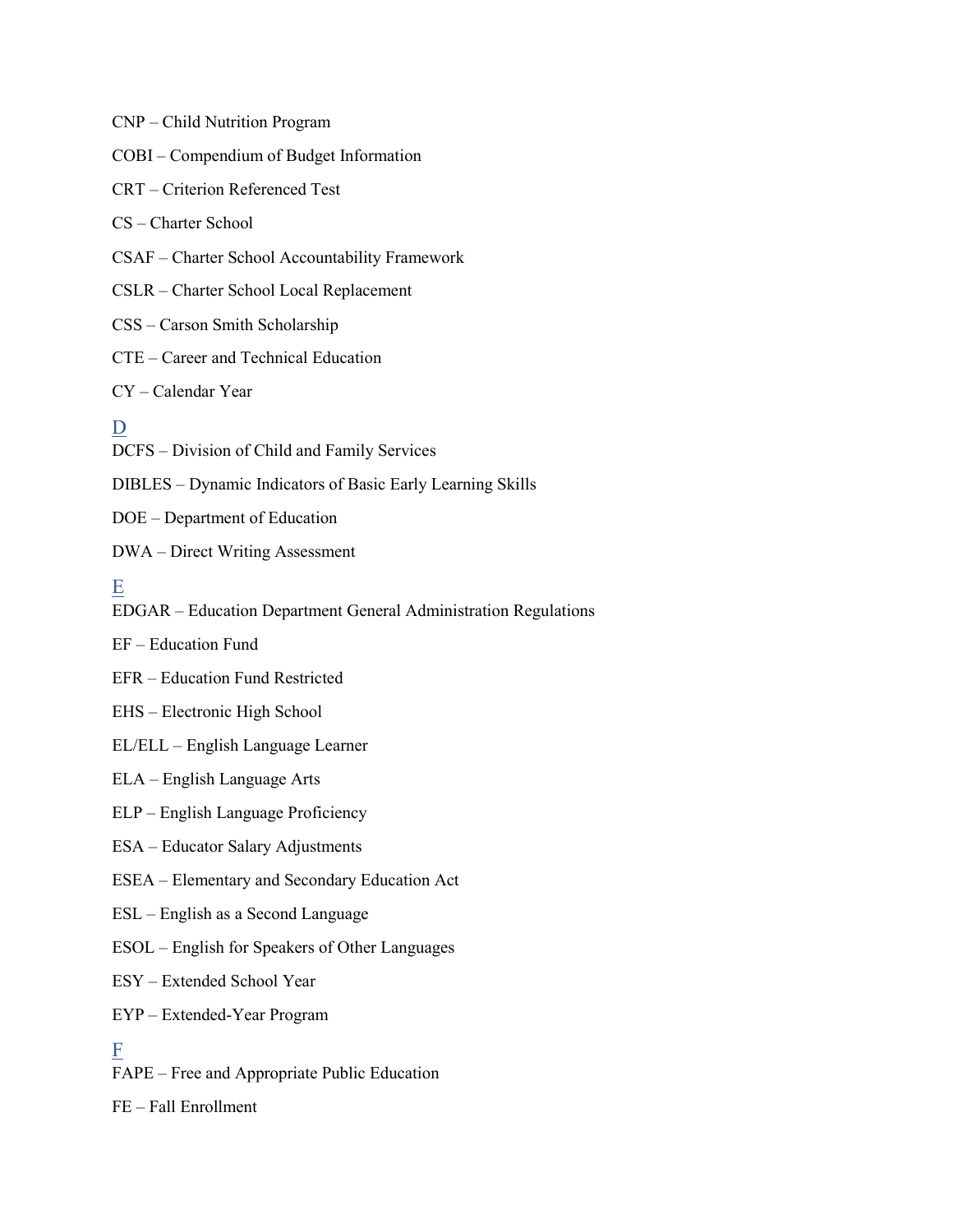FERPA – Family Education Rights and Privacy Act

FRPL – Free and Reduced-Price Lunch

FLSA – Fair Labor Standards Act

FMLA – Family Medical Leave Act

FTE – Full Time Equivalent

FY – Fiscal Year

FFY – Federal Fiscal Year

#### G

GAAP – Generally Accepted Accounting Principles

GASB – Governmental Accounting Standards Board

GED – General Educational Development

GF – General Fund

GFR – General Fund Restricted

GOPB – Governor's Office of Planning and Budget

GT – Gifted and Talented

#### H

HIS – Highly Impacted Schools

HQT – Highly Qualified Teacher

# I

ICP – Indirect Cost Pool

IDEA – Individuals with Disabilities Education Act

IEP – Individual Education Program

iSEE – Informal Science Education Enhancement

ISIP – Innovative Student Improvement Program

ITP – Individual Transition Plan

#### $\overline{L}$

LAG – Legislative Auditor General

LEA – Local Education Agency

LEP – Limited English Proficency

LFA – Legislative Fiscal Analyst

LRBI – Least Restrictive Behavioral Interventions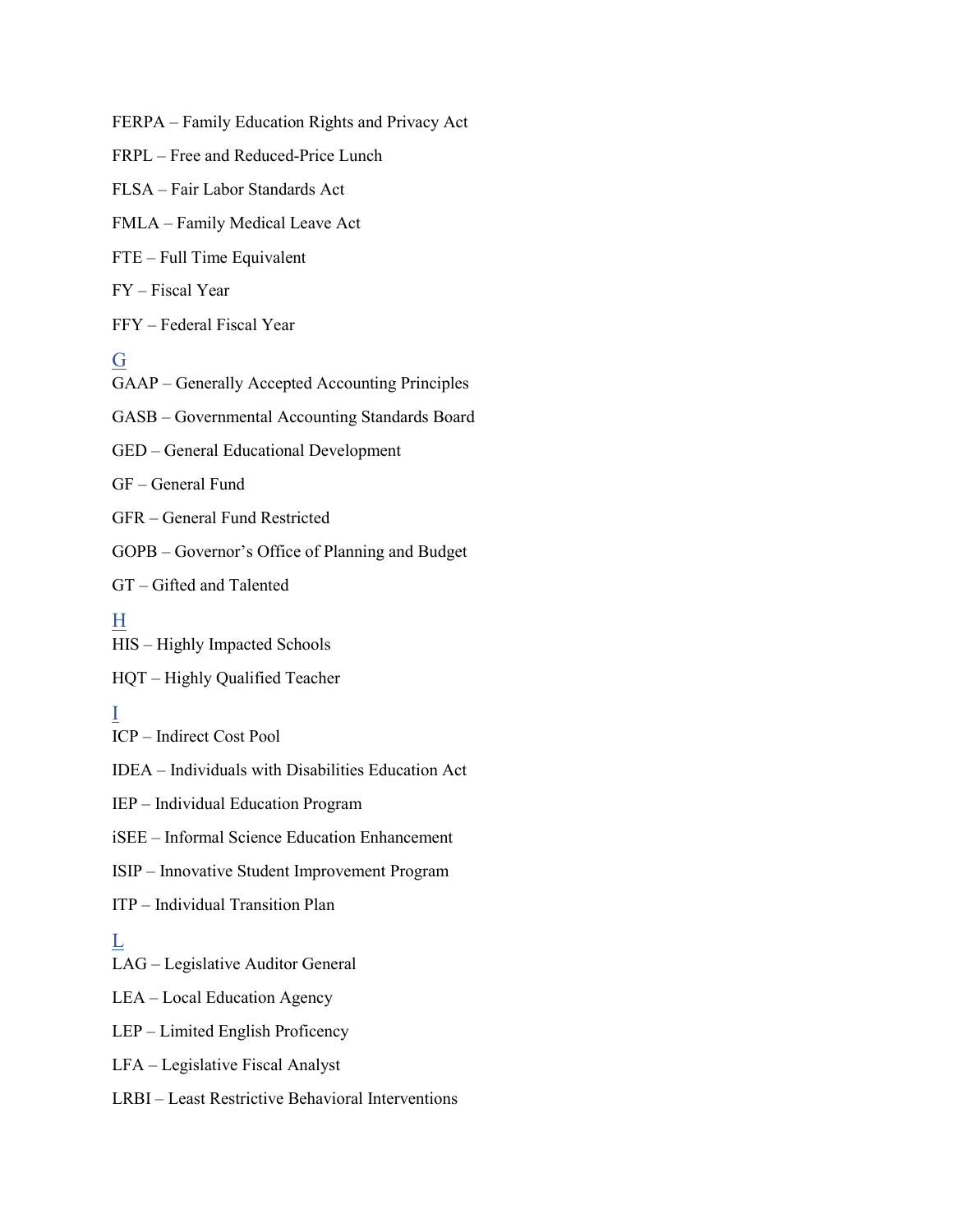LRE – Least Restrictive Environment

#### M

MSP – Minimum School Program

MTSS – Multi‐Tiered System of Supports

## N

NAEP – National Assessment of Educational Progress

NCES – National Center for Education Statistics

NCLB – No Child Left Behind

NESS – Necessarily Existent Small Schools

NIMAS – National Instructional Materials Accessibility Standard

NRT – Norm-Referenced Test

NSLP – National School Lunch Program

NWEA – Northwest Education Association

# O

O&M – Operations and Maintenance

OCR – Office of Civil Rights

OEK – Optional Extended‐day Kindergarten

OLRGC – Office of Legislative Research and General Counsel

OPEB – Other Post‐Employment Benefits

### P

PACE – Prepare, Access, Complete, Economic Success

PD – Professional Development

PIP – Parent Infant Program

- POPS Professional Outreach Programs in the Schools
- PPE Per Pupil Expenditures
- PTA Parent‐Teacher Association

PTO – Parent‐Teacher Organization

PTR – Pupil Teacher Ratio

#### R

RFI – Request for Information

RFP – Request for Proposals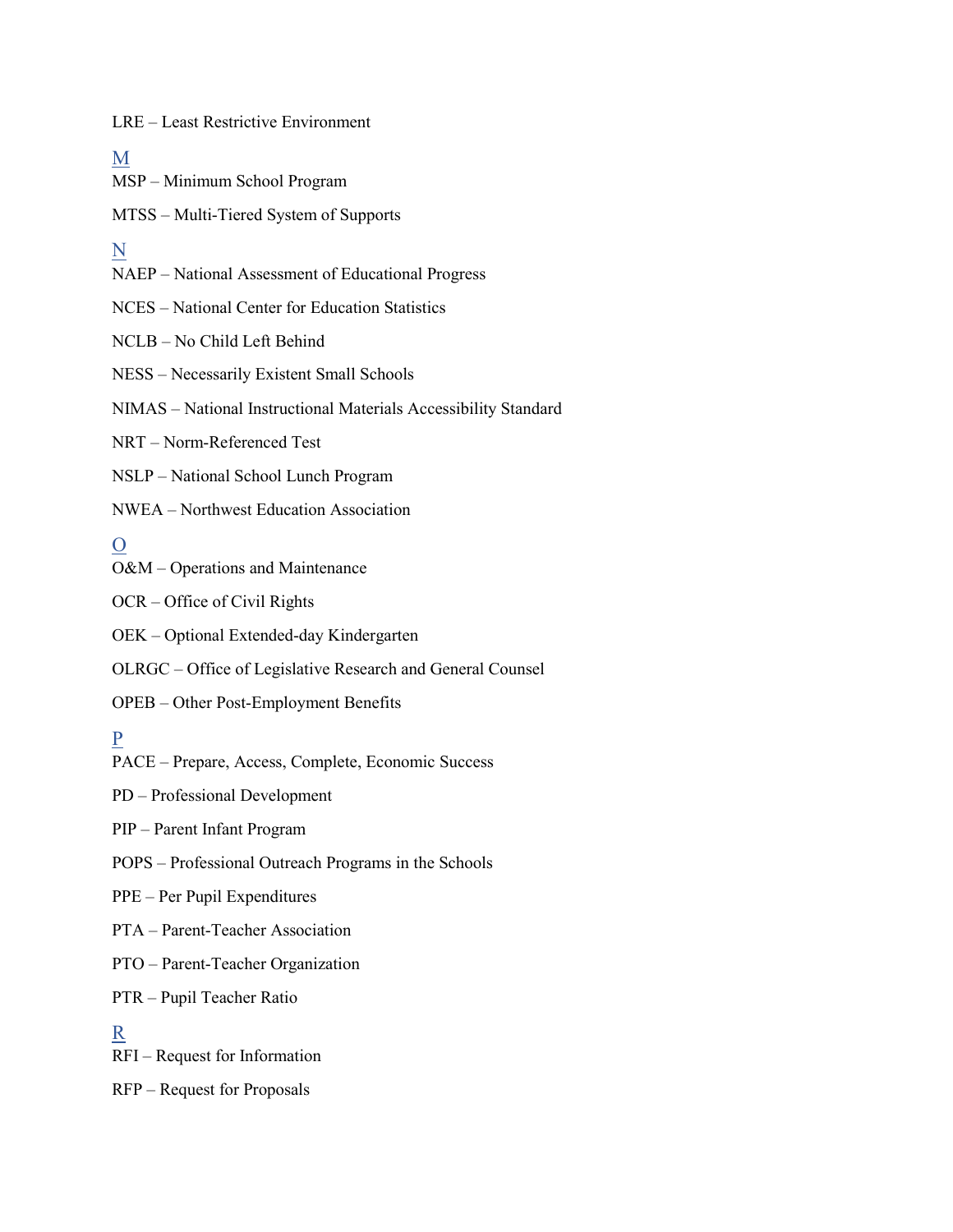RISE – Readiness Improvement Success Empowerment

- RTI Response to Intervention
- S
- SAGE Student Assessment of Growth and Excellence
- SCSB State Charter School Board
- SEA State Education Agency
- SEOP Student Education Occupation Plan
- SE/SES Special Education Services
- SGP Student Growth Percentiles
- SIS Student Information System
- SLO Student Learning Objective
- SOEP Statewide Online Education Program
- SPED Special Education Services
- SSIP State Systemic Improvement Plan
- STEM Science Technology Engineering and Math
- STR Student Teacher Ratio
- SWP School Wide Program
- SY School Year

# T

TA – Technical Assistance or Teacher Advisor/Assistance

- TAG Talented and Gifted
- TIP Teacher Improvement Program
- TRP Teacher Resources Program (Science Outreach)
- TSSP Teacher Salary Supplement Program
- TY Tax Year

## $U$

- UAA Utah Alternative Assessment
- UALPA Utah Academic Language Proficiency Assessment
- UAPCS Utah Association of Public Charter Schools
- UASBO Utah Association of School Business Officials
- UBSCT Utah Basic Skills Competency Test